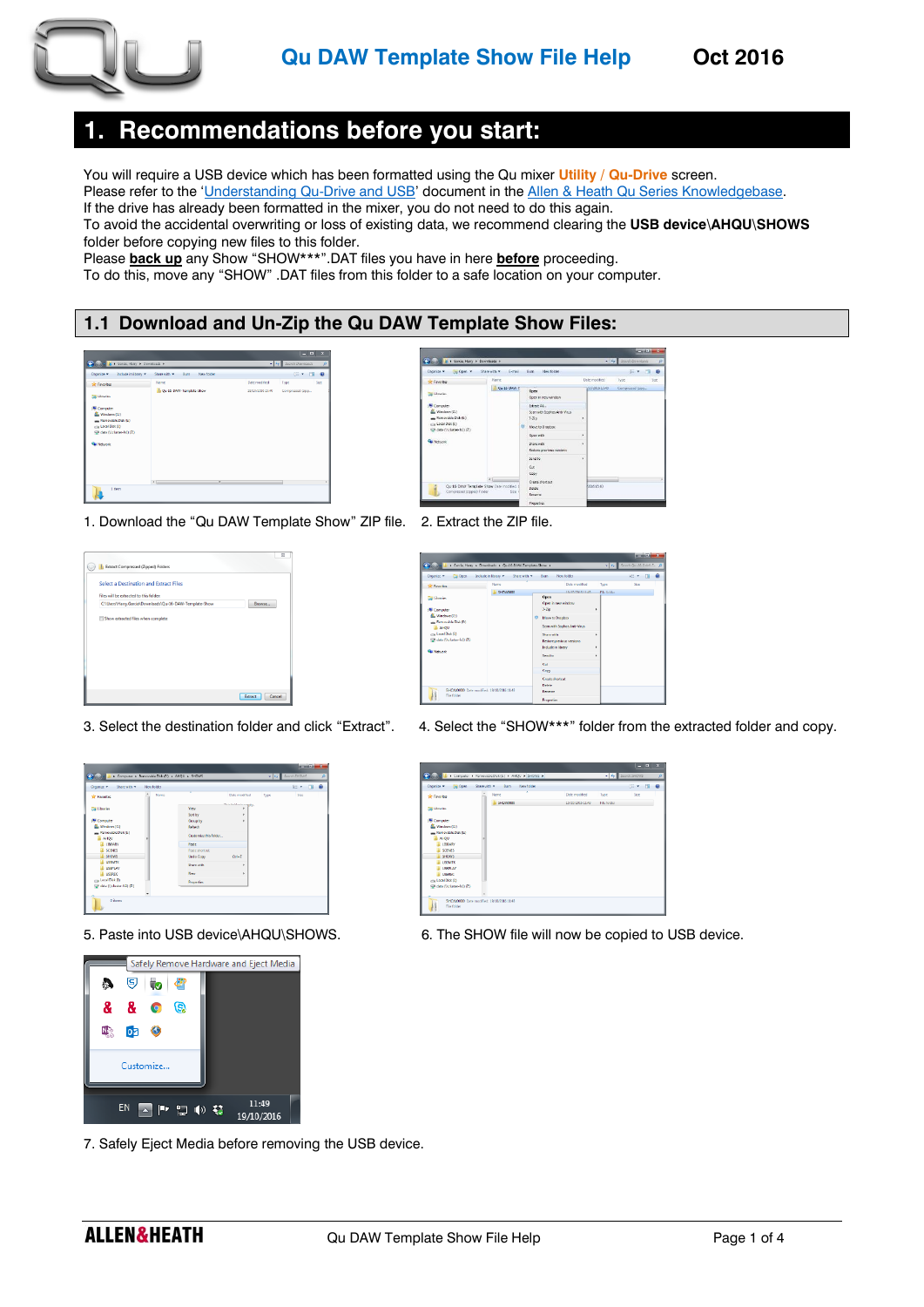

### **1.2 USB Data – Load Show file**



1. Once you have transferred the Qu DAW Template Show file to the USB device. Plug the USB device into the into the mixer's Qu-Drive port.





Press '**Yes**' to continue.

If you do not wish to overwrite current settings press '**No**' and save your current settings to a new show file.



2. Go to the SETUP > USB Data > Shows menu 3. Touch to highlight the Show file, then touch **'Recall**'.



4. Show Recall will overwrite all current settings. 5. The Show file will take several seconds to load.

#### **1.3 Workflow Scenes explained**



The Show file contains 3 Scenes for different studio workflows.

- 1. **Tracking** for recording all mono inputs and returning DAW master plus click track to Qu for monitoring.
- 2. **Mix In The Box (ITB)** for recording some inputs, returning stems back to Qu for processing, and returning DAW master and click track for monitoring.
- 3. **Mix Out The Box (OTB)** for returning all tracks or stems back to Qu from the DAW for processing and mixdown, then printing (recording) the LR Mix back to the DAW.

Each scene contains Channel Input Source Patching specific to each of the 3 studio workflows.

USB Audio Output and Channel Input Source Patching varies slightly with each Qu variant due to differences in USB/Channel configuration.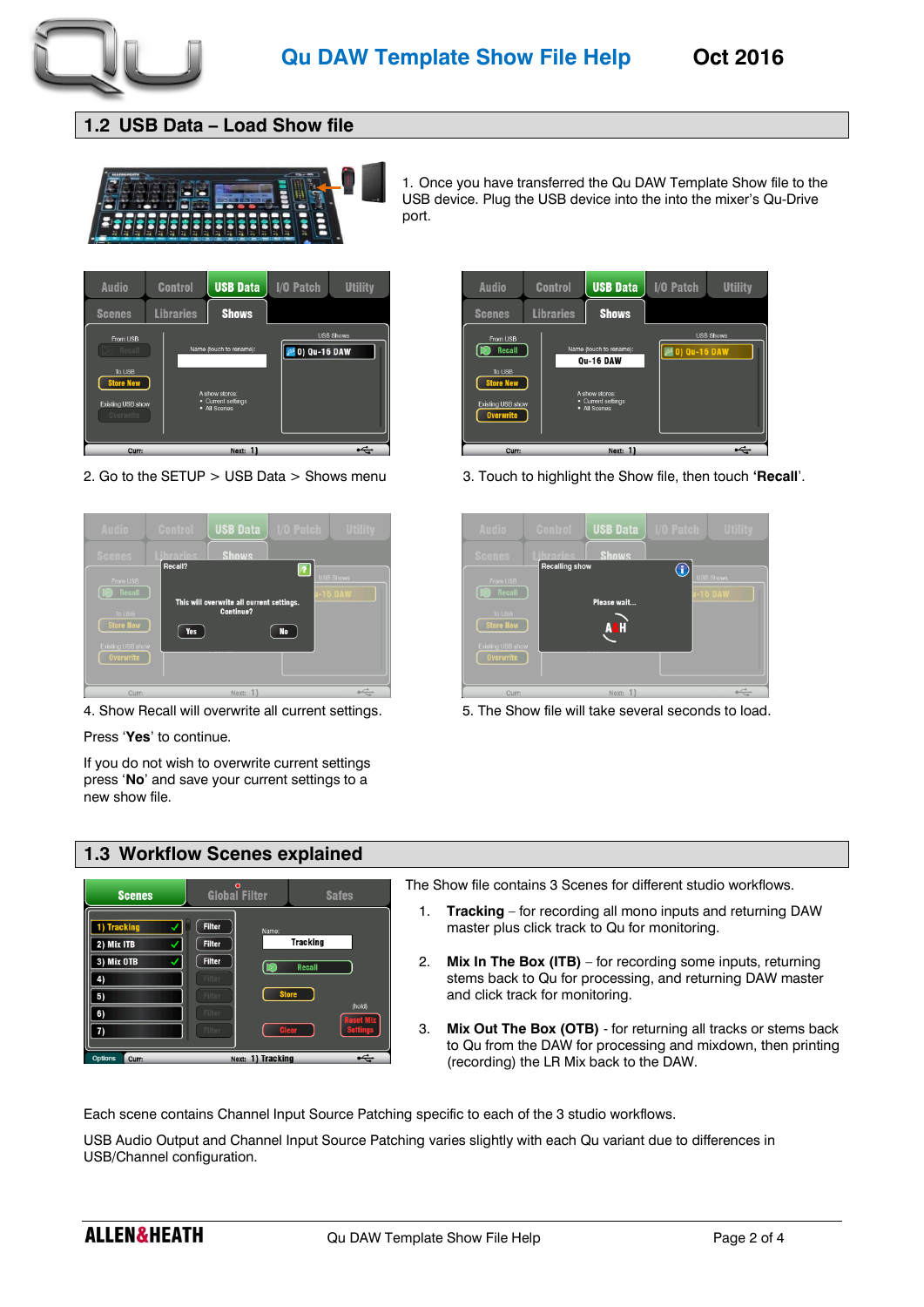

### **1.4 Common settings for all scenes and consoles sizes:**

| Audio           | $>$ PAFL -           | <b>LR to PAFL – ON - Routes main LR mix to PAFL bus when no</b><br>channel PAFL keys are selected.<br><b>Output AFL - OFF - Allows Output PAFL signal to be Pre Fader for</b><br>independent monitoring. |
|-----------------|----------------------|----------------------------------------------------------------------------------------------------------------------------------------------------------------------------------------------------------|
| <b>Talkback</b> | > 'Fn' Options -     | <b>Momentary Latch – OFF – Prevents musicians accidentally hearing</b><br>curses from Control Room                                                                                                       |
| Control         | > Custom Layer -     | All Custom Layer Strips assigned to <b>MIDI</b> .                                                                                                                                                        |
|                 | > Preferences -      | <b>Processing Screens Follow Surface - ON - processing screens follow</b><br>control being adjusted.                                                                                                     |
| I/O Patch       | > Surface -          | Alt Out – PAFL – Sends PAFL Signal to Alt Out for monitoring.                                                                                                                                            |
| <b>ROUTING</b>  | > Global Direct Out- | <b>Post Comp</b> – Allows channel processing to be used during<br>recording if required.                                                                                                                 |

**Audio** 

**Control** 

 $CH11$ 

CH12

 $Local$ 

dSNAKE

**USB** 

 $CH9$ 

USB B USB B

 $22116$ 

Curr: 2) Mix ITB

USB B

### **1.5 Variant specific settings:**

#### **Qu-16 - All Scenes:**

| Control   | > SOFTKEYS<br>1. Mute Group 1<br>2. PAFL Clear<br>3. DAW Control - Bank Up<br>4. DAW Control - Bank Down                      |
|-----------|-------------------------------------------------------------------------------------------------------------------------------|
| I/O Patch | > USB Audio<br>Out $1-16 = CH1-16$<br>Out $17-18 = ST1$<br>Out $19-20 = ST2$<br>Out $21-22 = FX1$ Ret<br>Out $23-24 = LR$ Mix |

#### **USB Audio dSNAKE In dSNAKE Out Monitor Surface**  $\frac{\text{ack}}{2} = \frac{1-18}{3}$  USB B Streaming = 1-24<br>2 3 4 CHI CH2 CH3 CH4 CH5 CH6 CH7 CH8 CH14 CH15 CH16 CH9 CH10 CH11 CH12 CH13  $\frac{1}{5}$  $\overline{\text{sgn}}$  $\sqrt{4R}$  $S<sub>1</sub>$  $CH/ST$  :  $\boxed{Dir}$ Anniv Curr: 1) Tracking Next: 1) Tracking

 $CH6$ 

USB B USB B USB B

 $\bigcap$  (Patch)

2) Mix ITE

I/O Patch

Utility

CH<sub>16</sub><br>USB B

 $\sqrt{AII}$ 

**None** 

**USB Data** 

#### **Qu-16 - Per Scene:**

#### *Tracking -* CH1-16 = Local. ST1, ST2 = USB *Mix ITB -* CH1-12 = Local. CH13-16, ST1, ST2 = USB



### *Mix OTB*<sup>-</sup> All channels = USB

| sr <sub>1</sub> |                                 | <b>GATE OUT</b>                 | PEO                             |                     |                                 | IN                              | <b>COMP</b>         |                                 | <b>OUT</b> |
|-----------------|---------------------------------|---------------------------------|---------------------------------|---------------------|---------------------------------|---------------------------------|---------------------|---------------------------------|------------|
| Ø               | CH <sub>1</sub><br><b>USB B</b> | CH <sub>2</sub><br><b>USB B</b> | CH <sub>3</sub><br><b>USB B</b> | CH4<br><b>USB B</b> | CH <sub>5</sub><br><b>USB B</b> | CH <sub>6</sub><br><b>USB B</b> | CH7<br><b>USB B</b> | CH <sub>8</sub><br><b>USB B</b> |            |
|                 | CH <sub>9</sub>                 | <b>CH10</b>                     | <b>CH11</b>                     | CH12                | <b>CH13</b>                     | CH14                            | <b>CH15</b>         | CH <sub>16</sub>                |            |
| l<br>In         | <b>USB B</b><br>ST <sub>1</sub> | <b>USB B</b><br>ST <sub>2</sub> | <b>USB B</b><br>ST <sub>3</sub> | <b>USB B</b>        | <b>USB B</b>                    | <b>USB B</b>                    | <b>USB B</b>        | <b>USB B</b>                    |            |
|                 | <b>USB B</b>                    | <b>USB B</b>                    | Local                           |                     |                                 |                                 |                     |                                 |            |
|                 |                                 |                                 |                                 |                     | Select Source:<br>Local         |                                 |                     | Select                          |            |
|                 |                                 | <b>Global USB Source:</b>       |                                 |                     | <b>dSNAKE</b>                   | Patch                           |                     | <b>All</b>                      |            |
|                 |                                 | <b>USB B Streaming</b>          |                                 |                     | <b>USB</b>                      |                                 |                     | <b>None</b>                     |            |
| <b>Close</b>    |                                 | Curr: 3                         | Mix OTB                         |                     | $\mathbf{3}$<br>Next:           | Mix OTB                         |                     |                                 |            |

*ST3 excluded from all scenes to enable Local Media playback via 3.5mm socket.*